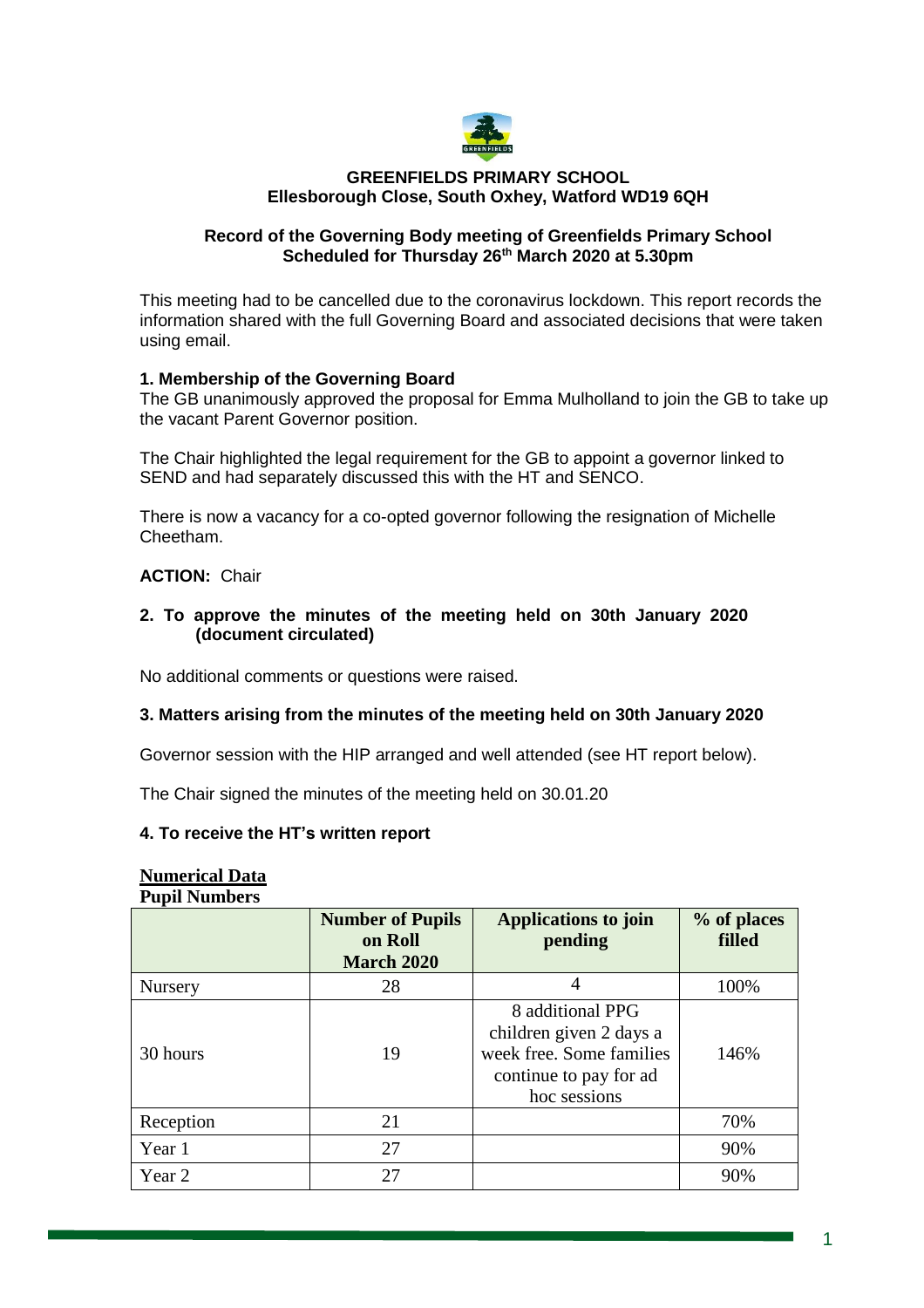| Year 3              | 20  | 67% |
|---------------------|-----|-----|
| Year 4              | 25  | 83% |
| Year 5              | 19  | 63% |
| Year 6              | 25  | 83% |
| <b>Whole School</b> | 192 | 81% |

# **Pupil Attendance (whole school minus Nursery as not of statutory age)**

| To date             | <b>Academic Year</b><br>2019-2020 | <b>Academic Year</b><br>2018-2019 | <b>Academic Year</b><br>2017-2018 |
|---------------------|-----------------------------------|-----------------------------------|-----------------------------------|
| Nursery             | 85.5%                             | 90%                               | 90%                               |
| Reception           | 92.1%                             | 94%                               | 91%                               |
| Year 1              | 96.8%                             | 95%                               | 80%                               |
| Year 2              | 96.4%                             | 90%                               | 97%                               |
| Year 3              | 93.3%                             | 96%                               | 93%                               |
| Year 4              | 97.2%                             | 92%                               | 97%                               |
| Year 5              | 96.1%                             | 95%                               | 95%                               |
| Year 6              | 96.9%                             | 96%                               | 95%                               |
| <b>Whole School</b> | 95.5%                             | 94%                               | 93%                               |

# **September 2019 to date**

|           | <b>All</b> | <b>Boys</b> | <b>Girls</b> | <b>SEN</b> | $\bf PP$ |
|-----------|------------|-------------|--------------|------------|----------|
| Nursery   | 86%        | 89%         | 81%          | 83%        | 80%      |
| Reception | 92%        | 90%         | 95%          | 33%        | 94%      |
| Year 1    | 94.5%      | 96%         | 97%          | 97%        | 98%      |
| Year 2    | 96.4%      | 96%         | 97%          | 94%        | 93%      |
| Year 3    | 93.5%      | 93%         | 94%          | 89%        | 92%      |
| Year 4    | 97.2%      | 97%         | 97%          | 96%        | 97%      |
| Year 5    | 96.1%      | 97%         | 96%          | 95%        | 94%      |
| Year 6    | 96.9%      | 95%         | 98%          | 95%        | 96%      |

# **Teaching Quality Percentages**

There have been no formal observations since the last governors' report. Informal drop-ins happen weekly. All teaching is good or better as identified by Jo and myself. In all previous observations all judgements by the school have been upheld by external advisors.

### **Safeguarding**

| $\circ$<br>$\bullet$             | <b>Nursery</b> | <b>Reception</b> |  |  |  |
|----------------------------------|----------------|------------------|--|--|--|
| <b>Team Around</b><br>the Family |                |                  |  |  |  |
| Child in Need                    |                |                  |  |  |  |
| Child<br>Protection Plan         |                |                  |  |  |  |

| <b>OWT</b><br>$+1$ | tıon<br>. | -<br>. . |  |  |  |
|--------------------|-----------|----------|--|--|--|
|                    |           |          |  |  |  |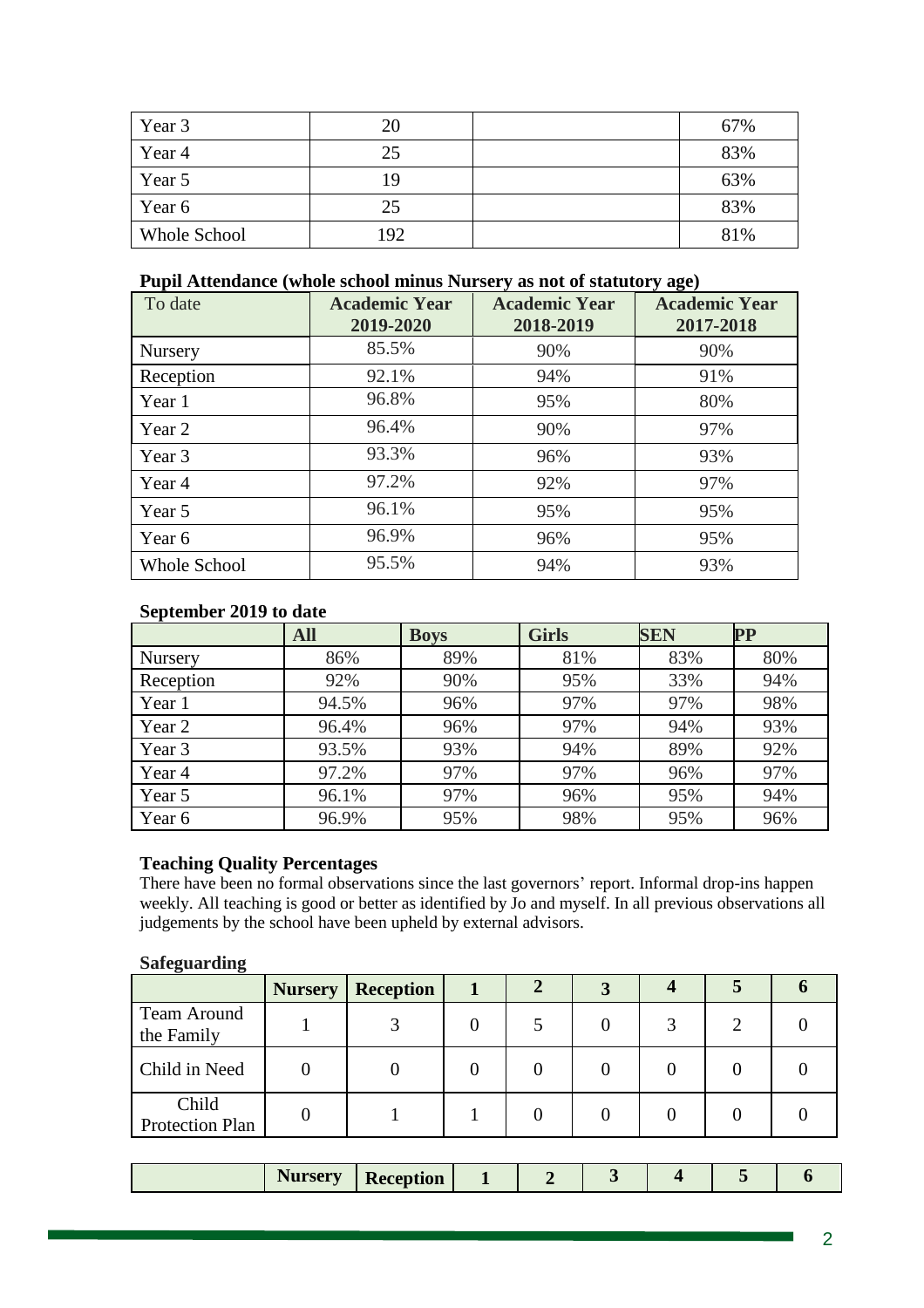| Looked After<br>Children |  |  |  |  |
|--------------------------|--|--|--|--|

|                                            | <b>Nursery</b> | <b>Reception</b> |  | ◡ |  |  |
|--------------------------------------------|----------------|------------------|--|---|--|--|
| Educational<br><b>Health Care</b><br>Plans |                |                  |  |   |  |  |

### **Number of Exclusions**

| <b>Since September 2018</b> | 2018/19 Cumulative Total | 2017/18 Comparison |
|-----------------------------|--------------------------|--------------------|
|                             |                          |                    |

### **Number of reported Racist Incidents**

| September 2019 | 2018/19 Comparison | 2017/18 Comparison |
|----------------|--------------------|--------------------|
|                |                    | Unable to confirm  |

### **Number of Written Parental Complaints**

| <b>Since September 2018</b> | <b>2018/19 Cumulative Total</b> | 2017/18 Comparison |
|-----------------------------|---------------------------------|--------------------|
|                             |                                 | Unable to confirm  |

# **General Report**

**School Events** (e.g. special assemblies, charity events etc.)

**Corona Virus** – I am working with the other South Oxhey Heads and have created an action plan. We have plans in place for if we have to close either through infection or through planned closure enforced by the government. A letter has gone all out to all parents asking for working email addresses so that we can create class lists for staff to use. Work packs are being created so that children can have physical work books as our families do not have multiple computers to enable students to work at home. I am purchasing maths text books to send home at minimal cost as the amount of photocopying will be huge otherwise and this will minimise that cost. We will be using platforms such as Purple Mash and Education City to ask children to do some online work.

Class teachers have been asked to email students once a week, with vulnerable students receiving more frequent emails. We will also be sending parents the websites of places to turn for help and updates as much as possible. Parents have been informed that both the app and the website will be used for communication.

Whilst one parent felt the need to put on Facebook messages that were not confirmed, this did have an impact on school which was quickly dealt with. Parents have been reminded that any confirmed case will be reported ASAP. It would have been irresponsible to comment without facts. The parent had received a home visit, but this was pre-arranged and agreed. She had kept her children off due to fears, but this was discussed and the children happily came to school and were well at the time of collection. Following hundreds of messages the posts were removed from Facebook, especially as the local group were not impressed by the worry and concern she had caused.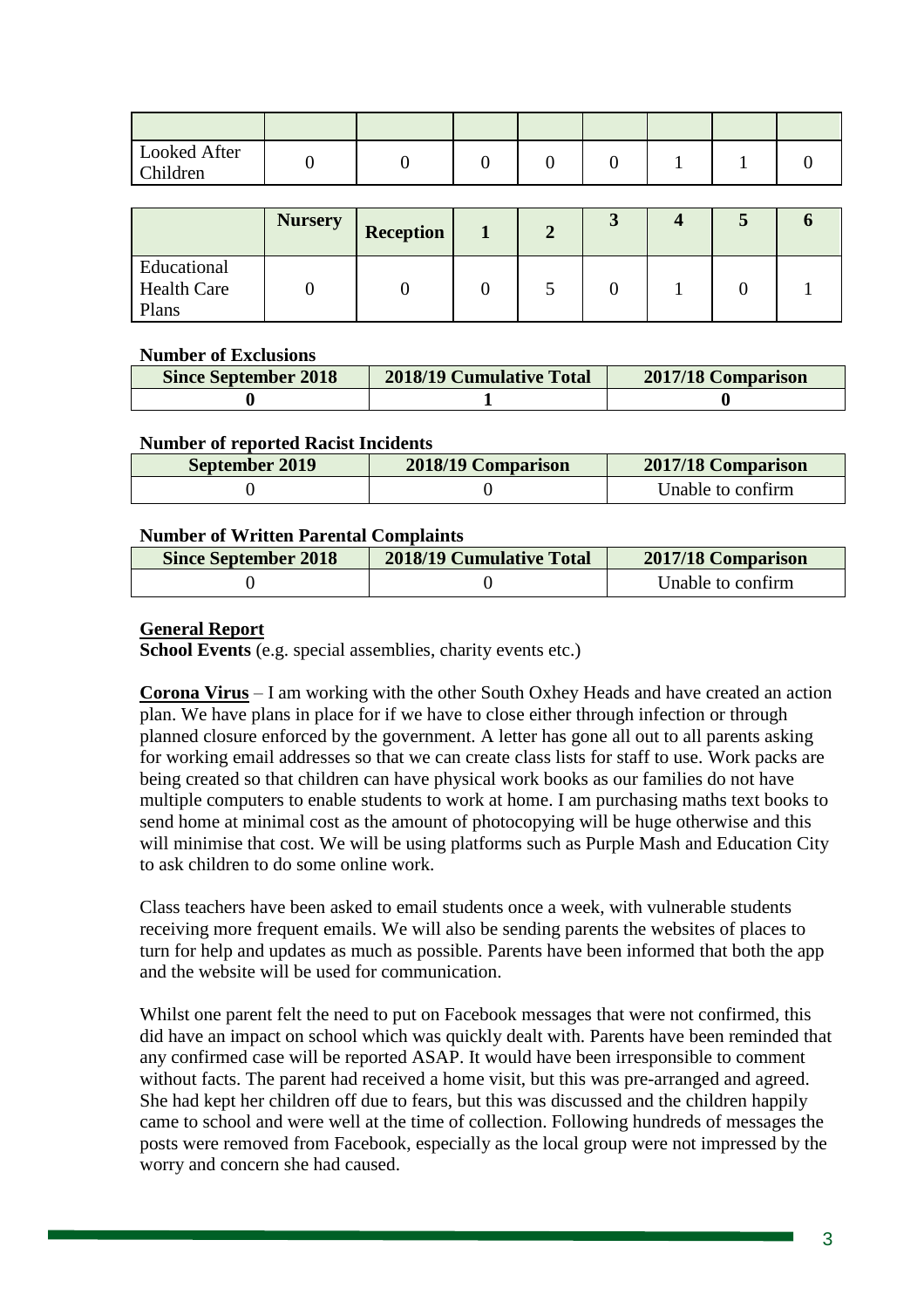Public Health England and the Department of Education update me daily with advice and how to react. Parents will be immediately notified once a confirmed case is a reality. Until then we are all advised to self-isolate and this is being recorded in the registers under the coding Y.

# **Monday 23/3 – Update.**

We are open as a school currently with 6 - 22 children, depending on shift rotas and need. We are on a rota system – running with about 5 staff in school each day –  $1x$ DSL/Leadership, 1x EYFS/KS1 teacher, 1x KS2 teacher, 1x office staff and 1 float. We then have a back-up of 4 staff on standby. Not all staff are doing the full week. Office and Leadership staff are in for the week but are largely able to isolate and work. In classes work books have been sent home to all families who were here, and others have been told to collect from school. Class teachers are emailing parents daily with English and Maths work plus some topic. We have sent all children home with their log-ins for Purple Mash, Education City, and times tables rock stars. All children have been asked to do Jo Wicks morning workouts and encouraged to take photos and send in messages to their class teachers.

Vulnerable staff were immediately asked to self-isolate and this meant that we lost 2 TAs and a teacher from our group. Work has been set for home learning – subject leadership, reports, planning etc.

|                  | Team A                     | Team B                    | Team C                     |
|------------------|----------------------------|---------------------------|----------------------------|
| Working w/c      | 23/3                       | 30/3                      | 20/4                       |
|                  | 27/4                       | 4/5                       | 11/5                       |
|                  | 18/5                       | 25/5 (half term week $-$  | 1/6                        |
|                  | 8/6                        | please take the following | 22/6                       |
|                  | 29/6                       | week off)                 | 13/7                       |
|                  |                            | 15/6                      |                            |
|                  |                            | 6/7                       |                            |
| Leadership /     | Kate                       | Shelagh / Nicola          | Jo                         |
| DSL/             |                            |                           |                            |
| <b>Breakfast</b> |                            |                           |                            |
| Club 7.45am      |                            |                           |                            |
| Office           | Fran                       | Ayca                      | Vicki C                    |
| EYFS / KS1       | Ali Mon & Tues             | <b>James Mon - Wed</b>    | <b>Annabella Mon - Wed</b> |
|                  | <b>Sam</b> Wed. Thurs, Fri | <b>Cheryl Thurs - Fri</b> | <b>Kate W Thurs- Fri</b>   |
|                  |                            |                           |                            |
| KS <sub>2</sub>  | <b>Mark</b> Mon - Wed      | <b>Bella</b> Mon - Wed    | <b>Kim</b> Mon - Tues      |
|                  | <b>Julie Thurs / Fri</b>   | Lesley Thurs - Fri        | <b>Ellen</b> Wed – Fri     |
|                  |                            |                           |                            |
| Standby if       | <b>Beth</b>                | Carol                     | Sonia                      |
| needed           | Claire F                   | <b>Bobbi</b>              | Vicki N                    |
|                  | Marie                      | Gabi                      | Nicki G                    |

Donna and Vicki are also on standby for vulnerable children or those with high needs to support them if necessary.

**Mid-Year Appraisals** – all teaching staff have had their mid-year appraisal reviews and the paperwork shared with them. All staff actions received a RAG rating and areas for development and changes discussed. Most meetings were about 1 hour long and included plans for next year and possible positions for staff. Jo, Nicola, Shelagh and I will now be holding the non-teaching staff appraisals by Easter. Learning walks were also carried out by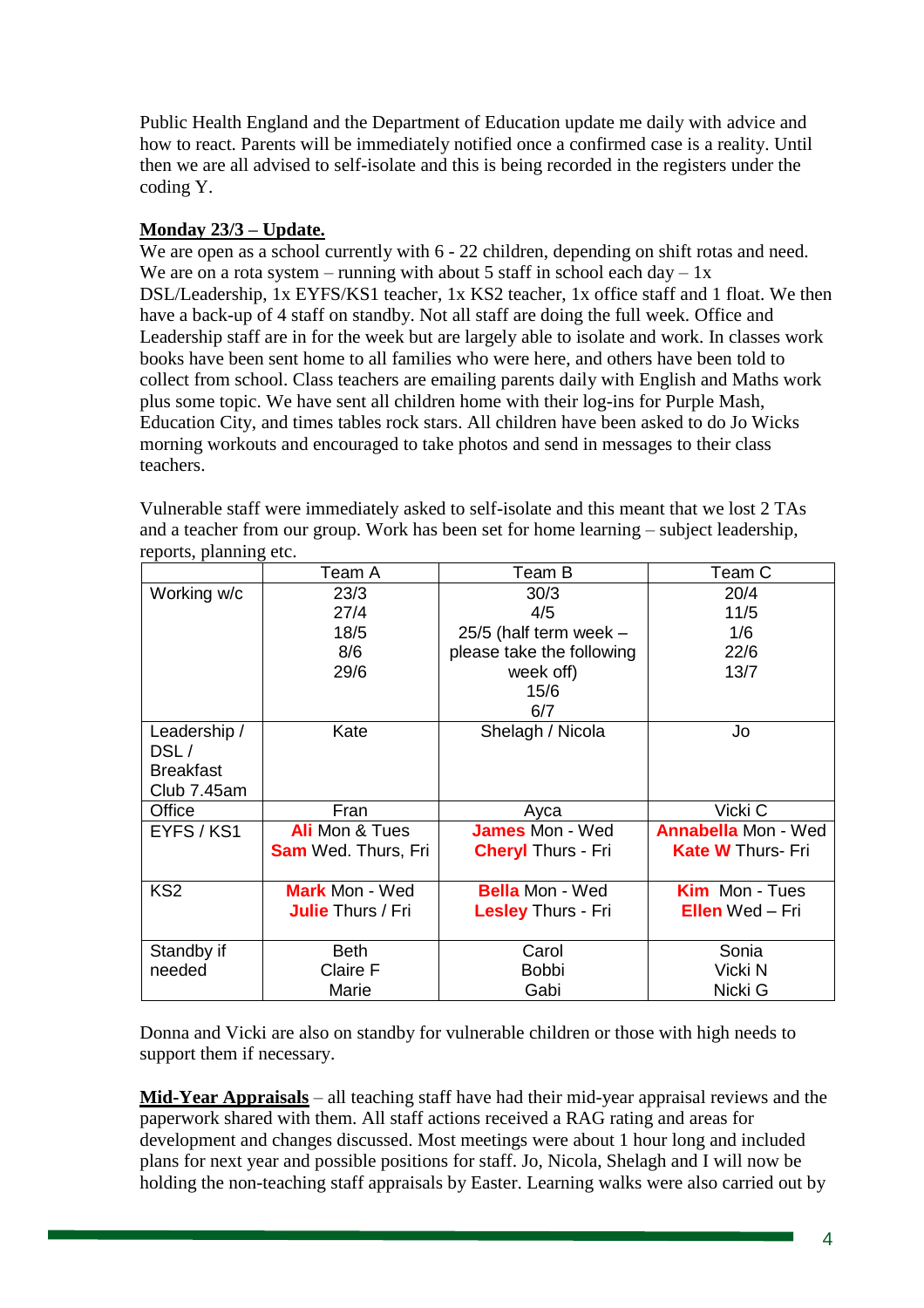Jo and myself – in these we look at the learning environment and resourcing. Staff are sent the expectations and grading sheet so there are no surprises! All rooms were fine with some minor adjustments and recommendations made.

Non-teaching staff will now receive their appraisals over the phone before the end of term with Shelagh, Nicola, Jo or myself as these cannot now be done face to face.

**Feeling Good Week** -was held in the week before half term. All children became familiar with the story 'The Colour Monster' which talks about different emotions having different colours, and it being ok to be a little bit of every one. The most important thing is we recognise them and ask for help when we are feeling a little bit 'blue' or 'black'. On Wednesday morning we all had a morning off and did things that made us happy. Years 1-6 were in mixed groups and supported each other in activities such as bird box making, friendship bracelet making, cooking, colouring in, yoga, feeling safe and outdoor art – photos are on the main display by the office. The children had a lovely morning as did the staff – in fact we are working out if we could do this type of thing once a term in the last week as it benefitted everyone's wellbeing.

**Parent's Evenings** – we held on the  $12<sup>th</sup>$  and  $13<sup>th</sup>$  February. Nearly all parents came, and those who didn't have been chased for appointments – even over the phone. All families with poor attendance (below 90%) had already been phoned by myself to discuss ways to improve, but class teachers also handed out attendance sheets for all children below 95% and part of the discussions were had if attendance was below this mark. Data collections sheets were also done for records.

**Nursery Applications for September 2020** – these closed on the 14<sup>th</sup> February and we offered placed to all that applied. We already have 8 children in nursery who will be there next year, and are adding another 4 at Easter. Our potential Nursery for September is now at 25 children with a further 1 to join at Christmas. Of these 25, 15 have indicated they would be requiring 30 hours (this September we had 11). This means we will be able to take some additional rising 3s and have space for 3 more 30 hour provisions in September. This year we started with 23 children and have grown by 11 over the year, so next year looks promising. In addition, 30 hours has made over £40000 this year, so to be starting next year with more means we will be looking at an additional £50000 to our funds next year when we add EYPPG in too.

# **Herts Support and Outcomes**

**Subject Advisors** - Kirsten and Gill have both been in finishing their in-year allocated time, working primarily with Year 2 and their subject leads. We have bought into their support next year – on the proviso that the people do not change! Both have commented on the positive changes in the school over the past 15 months and the improved subject leadership and drive behind the subjects. Y2 have received the focus of the support as James is new to Y2 and the requirements of the SATs and the year group do have significant need in the class and so as much support as we can give is vital for them to make progress.

**JARV / Spring Review-** Linda (HIP) was in on the 27<sup>th</sup> February and we carried out a dive into Science, a focus on Attendance, a focus on the Personal Development Ofsted are and then a Governors training session.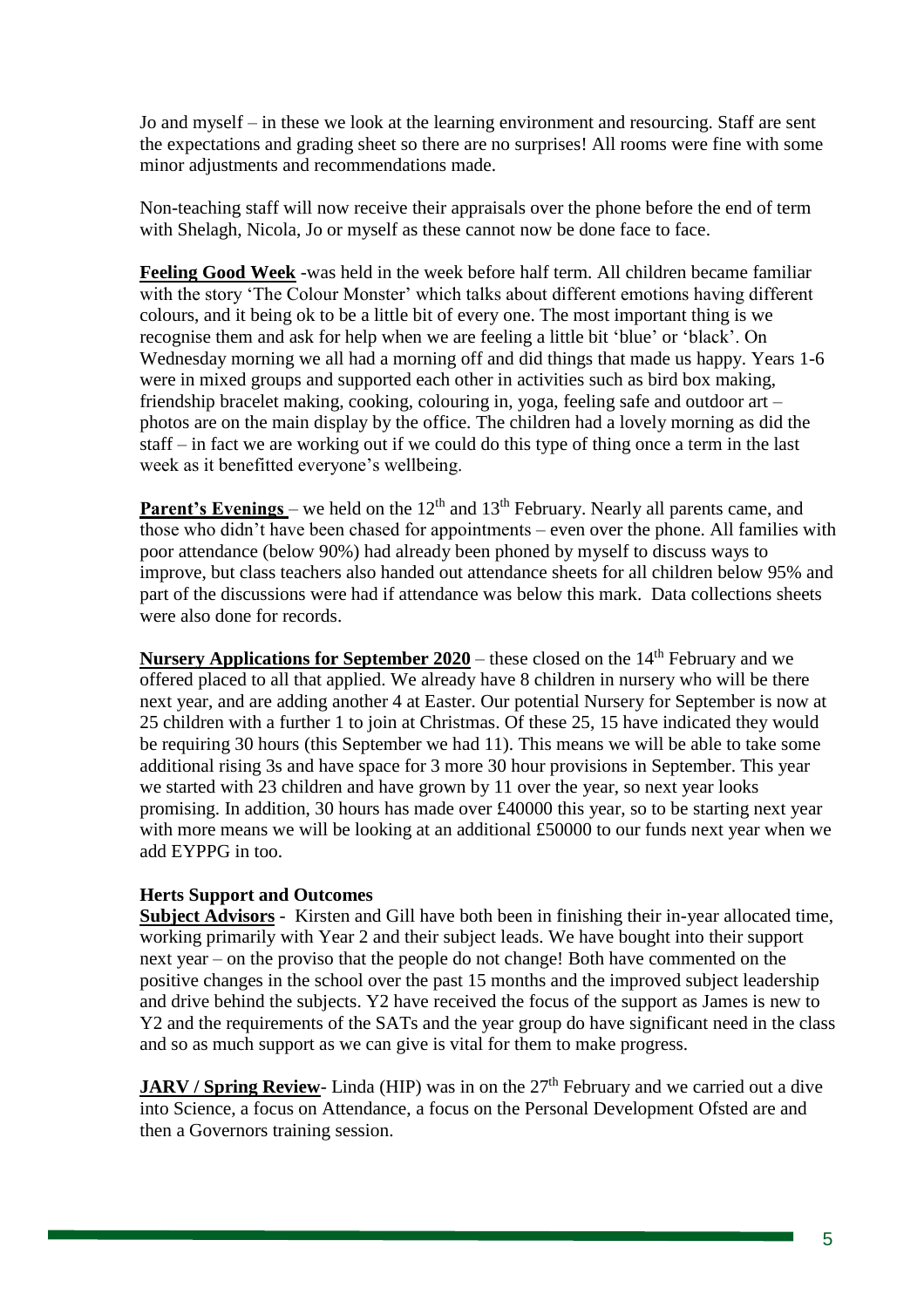Mark, Linda and myself looked at his subject leadership, the pupil voice he had carried out, the justification for schemes of work and curriculum, CPD and future plans for the subject. Mark has done a whole raft of work finding new resources and sharing these, progression mapping and improving his leadership, so this meant the dive went well and was a positive experience for Mark. I was very pleased with his leadership of the subject. We were also able to discuss the workshops, wellbeing and science week plans which further strengthen the subject. Since the dive, we have had staff CPD and a focussed week on science, so I now feel very happy that should this be a focus during any inspection, this would be fine.

The attendance section showed just how far we have come as a school and the only development we need to do is to break down attendance weekly into groups – which I argue we already do on a daily basis being such a small school, but by printing it off now, this is covered. Linda was very pleased with the improvements in attendance – 4% increase in 15 months is something to shout about! We discussed how attendance links with our safeguarding, and this is very clear in our policies. Our tenacious approach to attendance is making a difference!

The personal development targets were discussed in depth, and from this the SLT have created a file with every Ofsted 'Good' grading and where we would evidence for each judgement. This is an ongoing document which I will share once finished. It is hard to think of everything on the spot, so this document will help us form our answers in the initial phone calls and be useful in pushing for a 'Good' grading in the end.

The final part of the day was the governors' session. Many thanks to those who made it, and I appreciate the commitment shown to the school, whilst appreciating jobs too! It was a useful exercise and made us really focus on our key messages. One of the outcomes was to write some one page headline sheets for the Ofsted packs which I have done, and will share at the meeting. If you haven't yet had your pack, please ensure you collect your bedtime reading!

It was a very positive day all-in-all, so much so that a member of staff who had been working in the room with the governors meeting in sought me out at the end of the day to say she hoped I had taken on all the positives as it was clear how far the school has come in 15 months and what a difference County obviously saw.

### **Finance**

Fund Account Audit – Eileen O'Dowd came in on the  $6<sup>th</sup>$  February and audited the Fund Account which currently has £25,400 in it. All was well and she was very happy with the accounting.

**Budget** – Janet and I spent the 17<sup>th</sup> March together planning the budget for the next 2 financial years, as is required now. Despite the fact that we have an income reduced by £23, 707 due to a decline in pupil numbers this year (in years R to 6), we have a good carry forward from this year - approximately £43k and this added to the Early Years money we will earn with 30 hours (15 places already taken for September) we have managed the money. All staff will be receiving a pay rise to make up for the lack of pay rise this year, although some staff are at the top of their scales and cannot go further. I attach the budget for next year and welcome questions.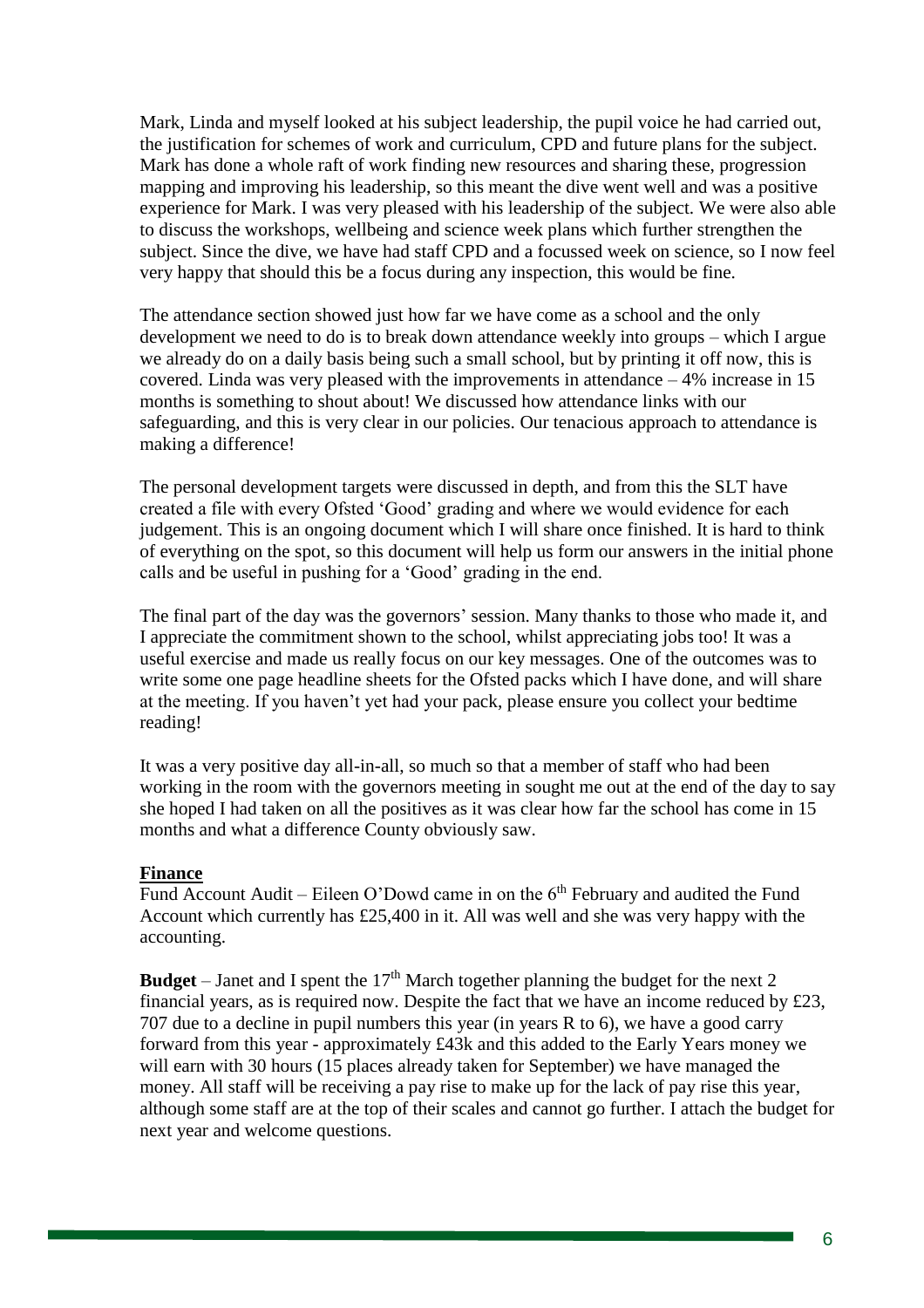With the money we have I am including the total rebuild of the Early Years play area. The early quotes I have receive indicate this would cost around £40k. I have allocated next year's Capital fund on redecoration following the building work. I have increased money for staff CPD. £5k of this pays for a School Direct university fees. In the Year 2021-22 I have allocated £20k for the moving of the offices and reinstatement of old nursery as a classroom. Whilst we have had some companies in to quote for this, these have not yet been received. This might be some time ahead, but the money is there. Next year we are predicted to generate a carry forward similar to this year, so this seems reasonable. Money has also been put into projects such as tree maintenance, phone system updates and supervision for staff wellbeing.

The proposed budget was shared and agreed with the Chair of Governors.

## **Fundraising**

Normans held their fundraising day on the 14<sup>th</sup> February or GOSH. They asked all the children to save their pennies and bring them in to spell out the letters GOSH. By doing so we were able to send a cheque for £224 to GOSH from us.

On World Book Day Jo and I sold all the old books and resources we didn't want any more as they are damaged / do not fit the phonics scheme / are very dated. We invited any child who wanted to bring in £1 and a bag. By doing so we raised £190 for the school and were left with no books at all to dispose of!

The school hosted a quiz night on behalf of the Paul Strickland Scanner Appeal and ran the bar, thereby raising about £175 for the school. It is hoped that this event will be repeated regularly in the future, and the feedback has been positive.

|                      | <b>Nursery</b> Reception | 2 | 3 |  | $\bf{0}$ | <b>Total</b> |
|----------------------|--------------------------|---|---|--|----------|--------------|
| <b>PPG</b>           |                          |   |   |  | 13       | 49           |
| Higher<br>Level PPG  |                          |   |   |  |          |              |
| Service<br>personnel |                          |   |   |  |          |              |

# **Pupil Premium Update**

| Desired outcome:                                 | Impact to date:                                  |
|--------------------------------------------------|--------------------------------------------------|
| Diminished difference in Reading and Writing     | 75% PPG on track to reach 80% at current         |
| Disadvantaged and All pupils in all year groups. | threshold of 32/40 in PSC.                       |
|                                                  | % PPG retake PSC in Yr 2                         |
| Good or better progress for all PPG cohort in    | Predictions for Yr 2 33% on track for ARE in R,  |
| Reading, Writing & Maths in KS1 & 2.             | W and M.                                         |
|                                                  | Predictions for Year 6:                          |
|                                                  | $ARE+ Reading - 77\%$                            |
|                                                  | ARE+ Writing $-23%$                              |
|                                                  | $ARE + Maths - 46%$                              |
|                                                  |                                                  |
|                                                  | Pupil Progress Meetings take place at the end of |
|                                                  | each term with every PPG pupil discussed         |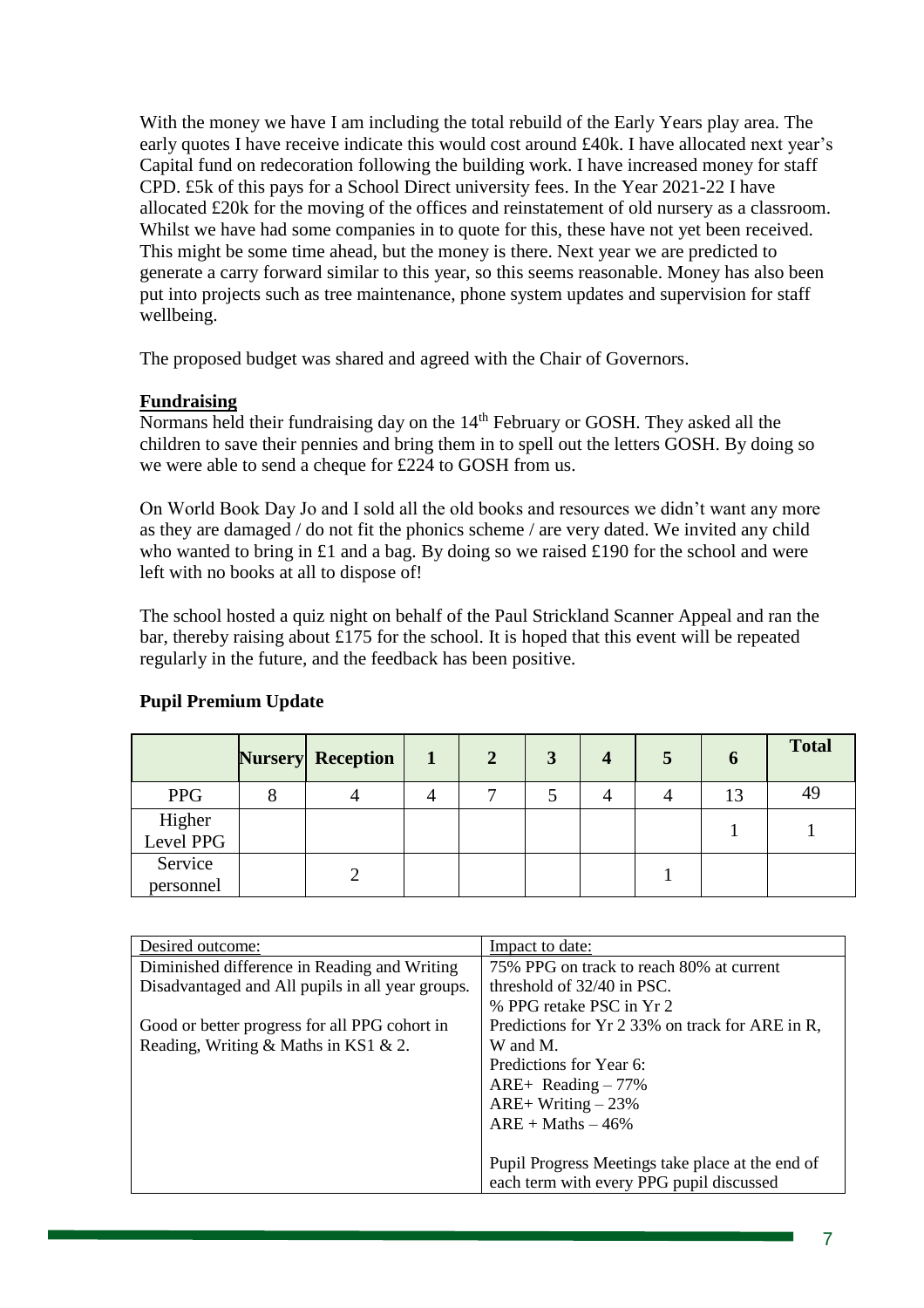|                                                 | individually.                                                                                                                     |                                   |                                                |  |
|-------------------------------------------------|-----------------------------------------------------------------------------------------------------------------------------------|-----------------------------------|------------------------------------------------|--|
|                                                 | Year 6 maths boosters continue to run: $2 \times pw$                                                                              |                                   |                                                |  |
|                                                 | CT moved towards focused guided groups for                                                                                        |                                   |                                                |  |
|                                                 | writing to get maximum improvement/impact                                                                                         |                                   |                                                |  |
| Pupils make good or better progress and         |                                                                                                                                   |                                   | PPG Steps of progress in maths - December 2020 |  |
| attainment is in line with age related          | Data to be collected at the end of March. Our                                                                                     |                                   |                                                |  |
| expectations in Maths                           | TLA adviser has done a lot of work with class                                                                                     |                                   |                                                |  |
|                                                 | teachers focussing on closing gaps with pupils. 3                                                                                 |                                   |                                                |  |
|                                                 | TAs are currently attending training courses with                                                                                 |                                   |                                                |  |
|                                                 | Herts Maths monthly to support them with helping                                                                                  |                                   |                                                |  |
|                                                 | pupils make good progress in mathematics.                                                                                         |                                   |                                                |  |
|                                                 | Year                                                                                                                              | No of pupils                      | Steps of                                       |  |
|                                                 |                                                                                                                                   |                                   | progress                                       |  |
|                                                 |                                                                                                                                   |                                   | (minimum 1)                                    |  |
|                                                 | N                                                                                                                                 | 7                                 | 88%                                            |  |
|                                                 | $\mathbf R$                                                                                                                       | $\overline{4}$                    | 100%                                           |  |
|                                                 | 1                                                                                                                                 | $\overline{4}$                    | 75%                                            |  |
|                                                 | $\overline{2}$                                                                                                                    | $\overline{7}$                    | 33%                                            |  |
|                                                 | 3                                                                                                                                 | 5                                 | 60%                                            |  |
|                                                 | $\overline{4}$                                                                                                                    | $\overline{4}$                    | 50%                                            |  |
|                                                 | 5                                                                                                                                 | $\overline{4}$                    | 50%                                            |  |
|                                                 | $\overline{6}$                                                                                                                    | 13                                | 54%                                            |  |
| Learning behaviours, self-esteem and resilience | Nurture Lunch Club has been accessed by 45% of                                                                                    |                                   |                                                |  |
| of PPG pupils continue to improve.              | PPG pupils.                                                                                                                       |                                   |                                                |  |
|                                                 | Currently 31% of PPG pupils have received or are<br>due to receive intervention (Drawing and Talking                              |                                   |                                                |  |
|                                                 | or Protective Behaviours).                                                                                                        |                                   |                                                |  |
| Attendance of PPG continues to improve and      |                                                                                                                                   | Attendance of PPG 2018-19 - 92.5% |                                                |  |
| persistent absence decreases.                   | Attendance of PPG 2019-20 - 93.7% to date                                                                                         |                                   |                                                |  |
| Parental Engagement improves                    | Attendance at parental consultation meetings is                                                                                   |                                   |                                                |  |
|                                                 | satisfactory for the majority of PPG pupils. (70%                                                                                 |                                   |                                                |  |
|                                                 | this year 1-6, 90% EYFS) Staff make contact via                                                                                   |                                   |                                                |  |
|                                                 | the office to arrange parents meetings where                                                                                      |                                   |                                                |  |
|                                                 | parents do not attend.                                                                                                            |                                   |                                                |  |
|                                                 | Homework/reading responses vary. We put<br>measures in place in school to support those<br>pupils who are not heard read at home. |                                   |                                                |  |
|                                                 |                                                                                                                                   |                                   |                                                |  |
|                                                 |                                                                                                                                   |                                   |                                                |  |
| PPG pupils - Safeguarding/SEMH needs are        | Nurture Lunch Club has been accessed by 45% of                                                                                    |                                   |                                                |  |
| met. Disadvantaged pupils are well supported    | PPG pupils.                                                                                                                       |                                   |                                                |  |
| emotionally and are able to support themselves  | Currently 31% of PPG pupils have received or are                                                                                  |                                   |                                                |  |
| effectively with self-help strategies. Children | due to receive intervention (Drawing and Talking)                                                                                 |                                   |                                                |  |
| have access to and are supported by a range of  | or Protective Behaviours).                                                                                                        |                                   |                                                |  |
| provision that supports their mental health and |                                                                                                                                   |                                   |                                                |  |
| wellbeing.                                      |                                                                                                                                   |                                   |                                                |  |

Quality First Teaching:

- Focus on reading bottom up approach Children need to be good readers in order to succeed
- Use of TLA time to support teachers 1:1 to help close the gaps in maths
- Training of nurture staff in protective behaviours to support children with SEMH needs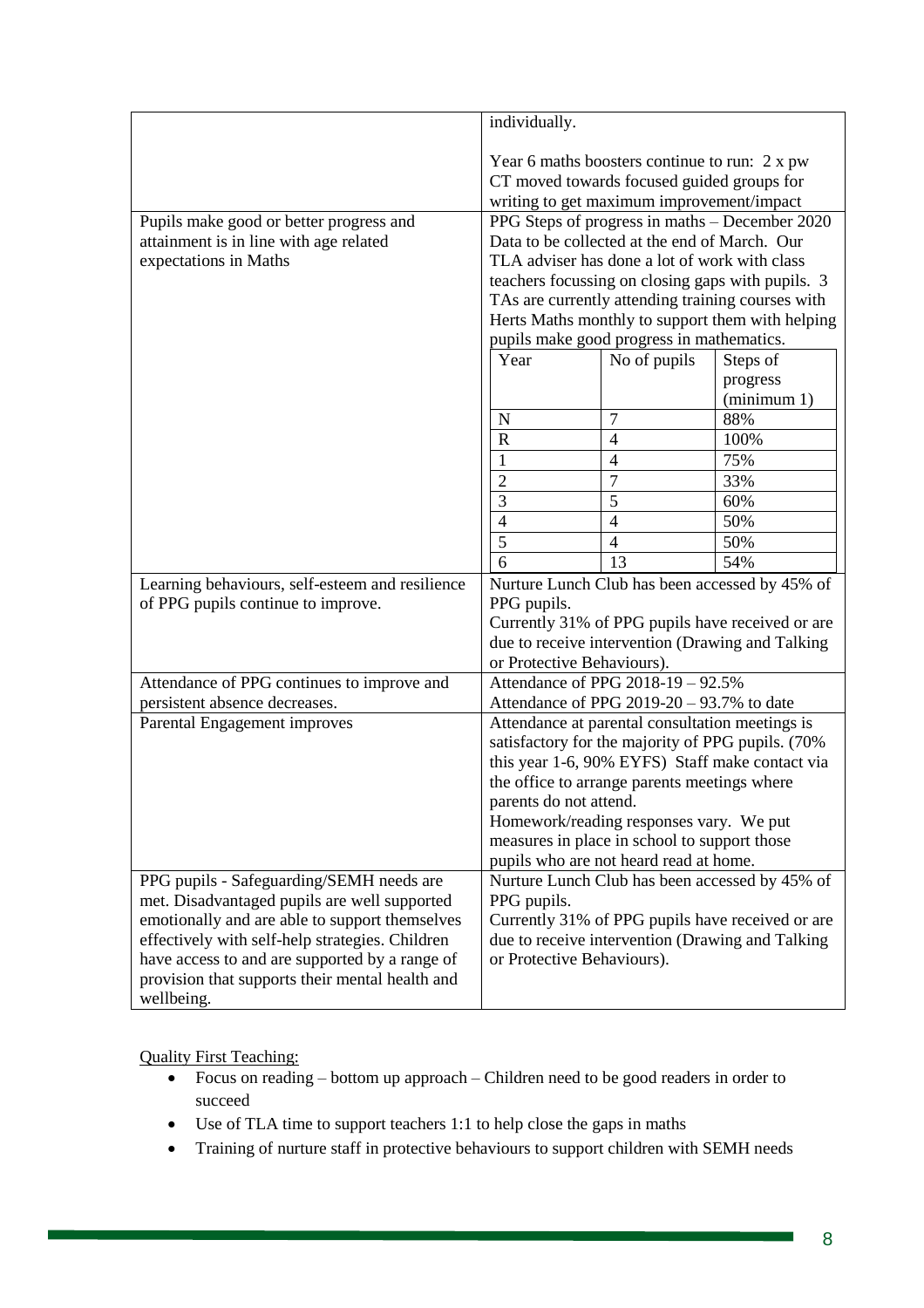# **Sports Grant Update**

KM attended PLT meeting - expenditure, what the Partnership has to offer, school games mark (we are currently bronze) Multi-skills Intra competition for Years 1 & 2 Handball Intra competition for Years 3 & 4 Tag Rugby for Years 5 & 6 Playmakers Award - 5 children from Year 4 Indoor Athletics competition at Merchant Taylors for Years 3 & 4 Alice Kelly attended a course on PE in Early Years James due on a course before Easter for Gymnastics

Chance to Shine (Cricket) will be carrying out a CPD before Easter and a 6 week course for all children from Yr1 to Yr 6 after Easter.

KM discussed with the lead from the Partnership (Matt) that there has not been as much competition this year as previous years due to the fact only St Josephs and ourselves signed up this year.

The events are still taking place but they are inviting other year groups to the events - this hinders our PE curriculum e.g. more than one year need to be exposed to the game/rules before the event.

However, the South Oxhey Consortium events did not materialise. We would like to still pay into the Partnership as this gives the children a broader experience of a range of sports and activities.

We have 5 or 6 children entered for the finals of the Year 5 Fun Run at Cassiobury Park on Saturday 28th March.

We continue with a football league for Game On.

# **Safeguarding Update (including Prevent)**

We have several more families which we are supporting due to home issues, so FFA cases have increased for Nicola. These are put in for families who are struggling for a whole range of issues to support them before they become more serious and reach thresholds. Many of the cases are in Nursery which is worrying, but as always Nicola does an amazing job and is able to support parents with her extensive knowledge of the local resources and support groups. It does however have a huge impact on her time in school and getting her job done. We are incredibly lucky to have such a valuable resource.

CPOMs continues to be very effective and is used by all staff to monitor and report behaviours and safeguarding. As we have had the system for nearly a year it was good to review exactly how it has helped. It is easy to keep track of families for all DSPs and for me to know the behaviours of the school. It has proved very beneficial when talking to parents about patterns in behaviour and to be able to show them reports there and then – there is no arguing. It is also wonderful at keeping everything together so you can see chains of events and involvements by agencies which makes our jobs easier. I am so pleased we bought into the system. £800 well spent! Our next outlay is for a laptop with wifi to be able to take to meetings to type everything in at once. This has been put in the budget for next year.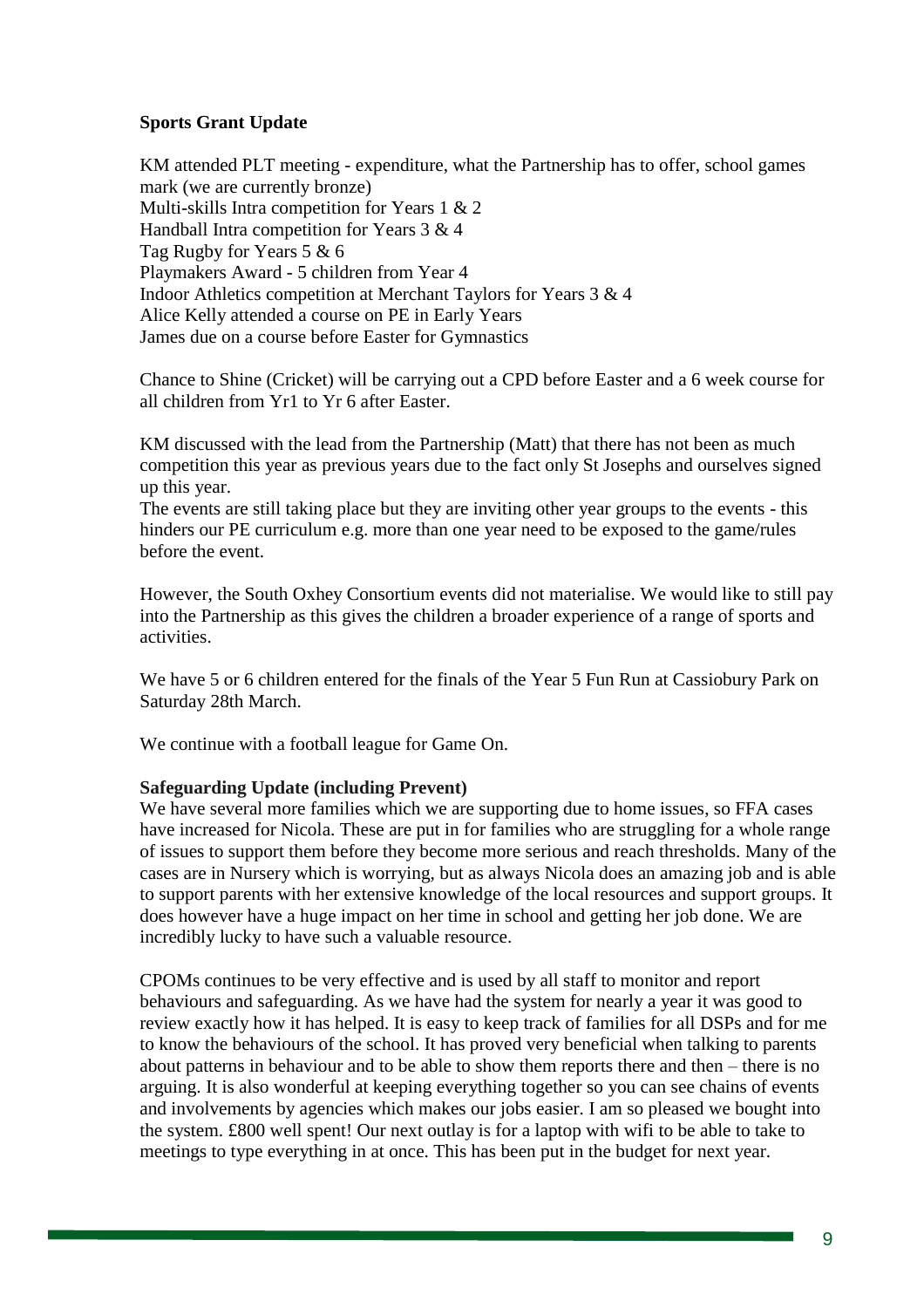#### Updates:

· Need to put a CEOP link button onto the website to allow children / families to report inappropriate content online. Also childline link for children to access support when needed.

· NW is looking into Band Runner game on Thinkuknow website that teaches children about making safe choices online. It is free and there are associated resources. NW has requested Interland to use on chrome books to teach children about being safe online.

· Recent training has included local safeguarding network for DSLs about far right extremism and how we manage this in school.

· Drug talk planned from Narconon Drug Prevention and Education "Almost All Drugs Affect The Mind" this was booked in before our closure but will now take place when we return.

· Knife crime session from police "operation sceptre" this was booked in before our closure but will now take place when we return.

### **ACTIONS: Headteacher**

#### **Governor Involvement Update**

HIP visit

#### **Continuing Professional Development Report**

The following staff CPD sessions have taken place this term: Assessment for Learning Computing Maths / Feeling Good week Reading Marvellous Me Faculty action plans and updates Parents Evening Literacy Science Writing Moderation Corona Virus planning x2

The following staff have had independent CPD through HERTS:

Bella: NQT training Jo: Knowledgy course (Importance of prior learning) Kim: Sports Partnership training, Y5 Moderation cluster Nicola: SEN and Ofsted Marie, Ali and Carol: TA Maths course – monthly with Gill Shearsby-Fox at Woodhall Ellen: STEPs training (3 day course) Alice: PE course Mark: Cluster moderation Y6 Shelagh: Schools Direct Sam: Autism and Social communication Kate: SEN funding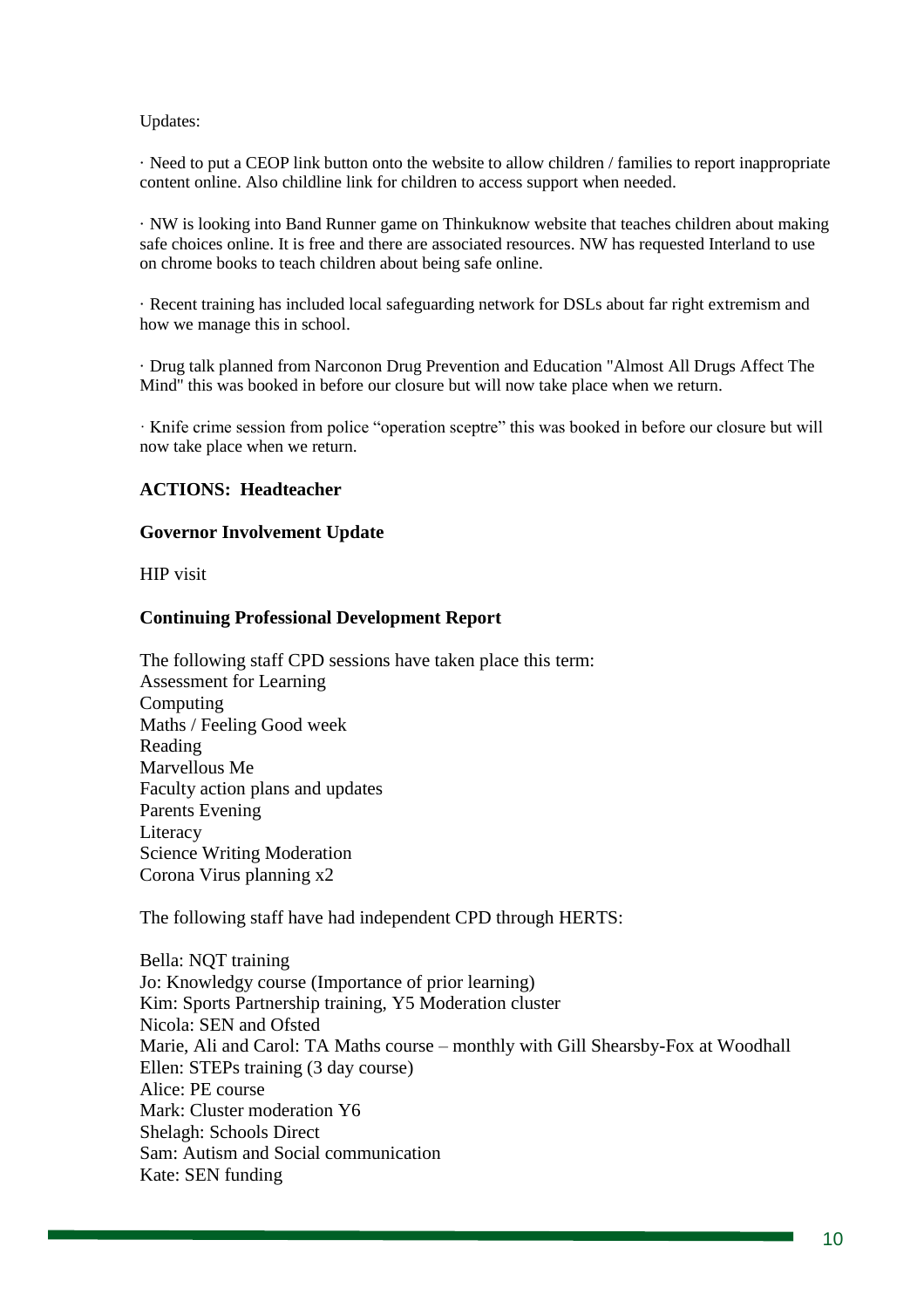Leadership times has been given to Mark (Science), Kate (Art and DT), Annabella (History and Geography) James (Computing), Ellen (PSHE) and Kim (Maths and PE) for time to spend on their subjects – pupil voice, book scrutinies, observations etc. Jo does English as part of her leadership time.

## **Performance Management Update**

See above.

## **Stakeholder Views**

I have receive several emails and comments from parents, especially over the last few weeks saying how proud they are to be a part of Greenfields and thanking staff for our care, professionalism and dedication. Whilst no official survey has been sent out, these have been so positive and uplifting; if that doesn't come through in an official survey I will be surprised!

## **Staffing Update**

| <b>Leaver's Name</b>  | <b>Position</b>        | <b>Full-Time / Part-Time</b> |
|-----------------------|------------------------|------------------------------|
|                       |                        |                              |
| <b>Joiner's Name</b>  | <b>Position</b>        | <b>Full-Time / Part-Time</b> |
|                       |                        |                              |
| <b>Change in Role</b> |                        |                              |
| Vicki Nugent          | Nurture Lead Therapist | Full Time UQT                |

Nasreen Ali – School Direct second placement from Bromet. Nasreen spent an additional 3 weeks with us longer than planned as her progress wasn't quite what we wanted and felt she should be at this point in her training. However, after intensive support from Shelagh and Jo, we now have handed her back as a solid stage 3 teacher with an action plan to facilitate further improvement.

Ella Oren – Hertfordshire final year placement in  $Y5 - 3<sup>rd</sup>$  Year BEd. Ella is here with us until the  $12<sup>th</sup>$  May and is doing well in Y5.

Next year we will be taking on another School Direct Student – Ashley, who has come into school already and met us. She seems very proactive! She will be in Y5 with Kim and Jo next year with Kim as her professional mentor.

Vicki Nugent will have a change of role from April 2020 to that of Nurture Lead and will be put on the unqualified teacher scale. We advertised the role internally for someone to step up to this job and run sessions for vulnerable children, training and to join the DSL team. Nicola and I interviewed her and she will be wonderful in this new challenge. It is something that is really needed for our children as more and more are damaged or cannot access learning in a mainstream classroom and need highly specialised support for just accessing school. Nicola will oversee Vicki on a daily basis.

# **5. Premises Update (by Chair of Governors)**